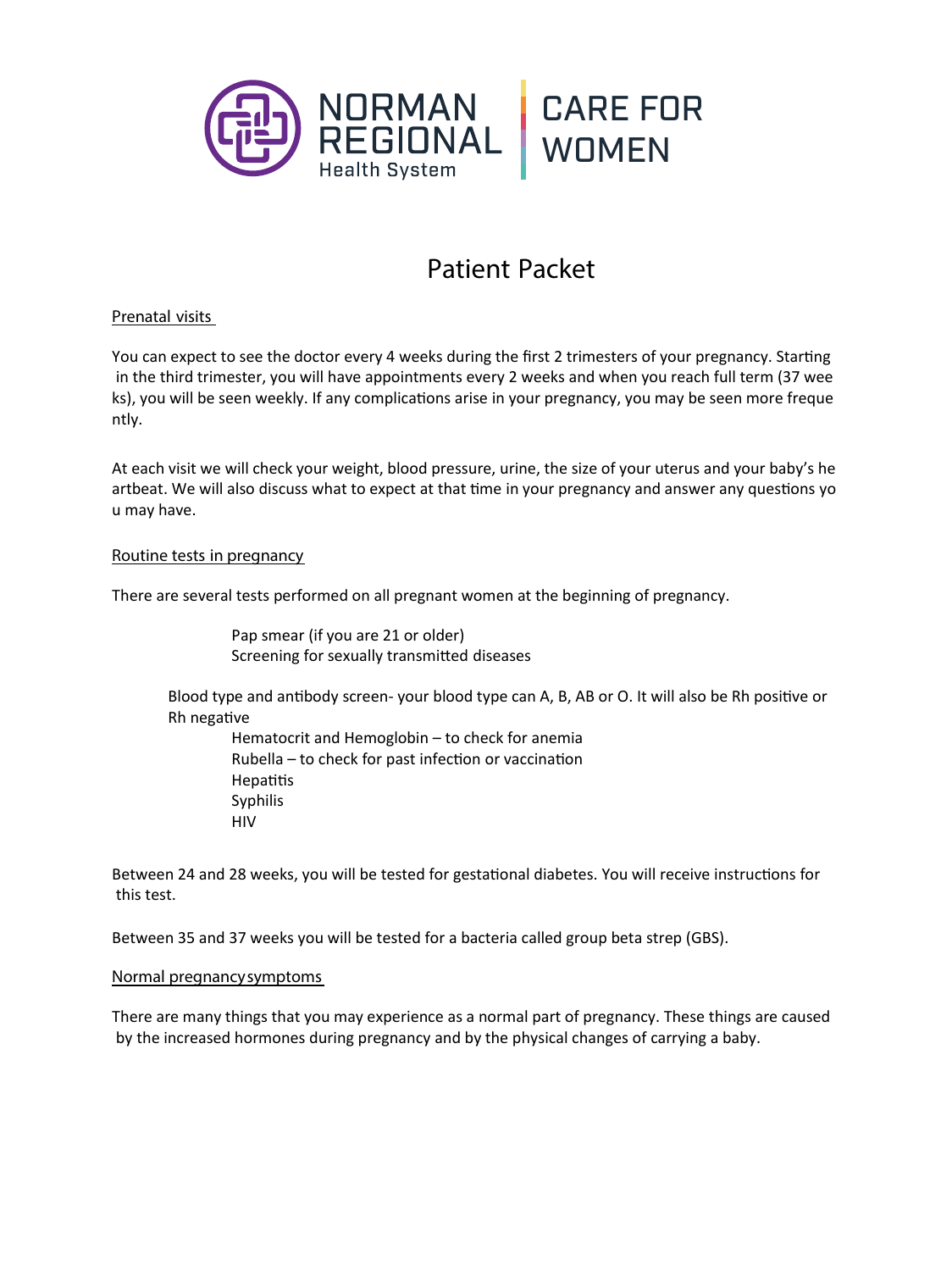## **Morning sickness:**

This can occur any time of day and usually improves in your  $3^{rd}$  or  $4^{th}$  month. To improve morning sickness:

- Get plenty of rest
- Stay hydrated
- Eat small frequent meals
- Eat a few crackers before you get out of bed in the morning
- Ginger: ginger ale, ginger tea or ginger capsules (three 250mg capsules per day)
- B6 vitamins (over the counter, as directed)

If you have severe nausea and vomiting, speak with your doctor.

## **Back pain:**

To help minimize back pain:

- Wear low‐heeled (but not flat) shoes with good arch support
- Ask for help when lifting heavy objects
- When standing for long periods, place one foot on a stool or box
- If your bed is soft, have someone place a board between your mattress and box spring
- When picking things up squat or bend your knees (do not bend from the waist)
- Sit in chairs with good back support or use a small pillow behind your back
- Sleep on your side with a pillow between your legs

## **Breast tenderness:**

This is usually worse in the first trimester. Some women have a substantial increase in the size of their breasts. Also, occasionally women leak milk prior to delivery.

## **Pelvic pain:**

Many women experience pelvic pressure or discomfort in pregnancy. Round ligament pain is also frequent and feels like a stretching or pulling sensation on your sides.

## **Swelling:**

This is common and often normal in pregnancy. Swelling can occur in feet, legs, hands and labia. Support hose can help with leg swelling. If you have significant pain in your calf or if one leg is much more swollen than the other, call your physician.

## **Numbness in your hands:**

Normal swelling in pregnancy can cause temporary carpel tunnel syndrome. This will cause numbness in your first three fingers of either or both hands. It is usually worse at night or early in the morning. The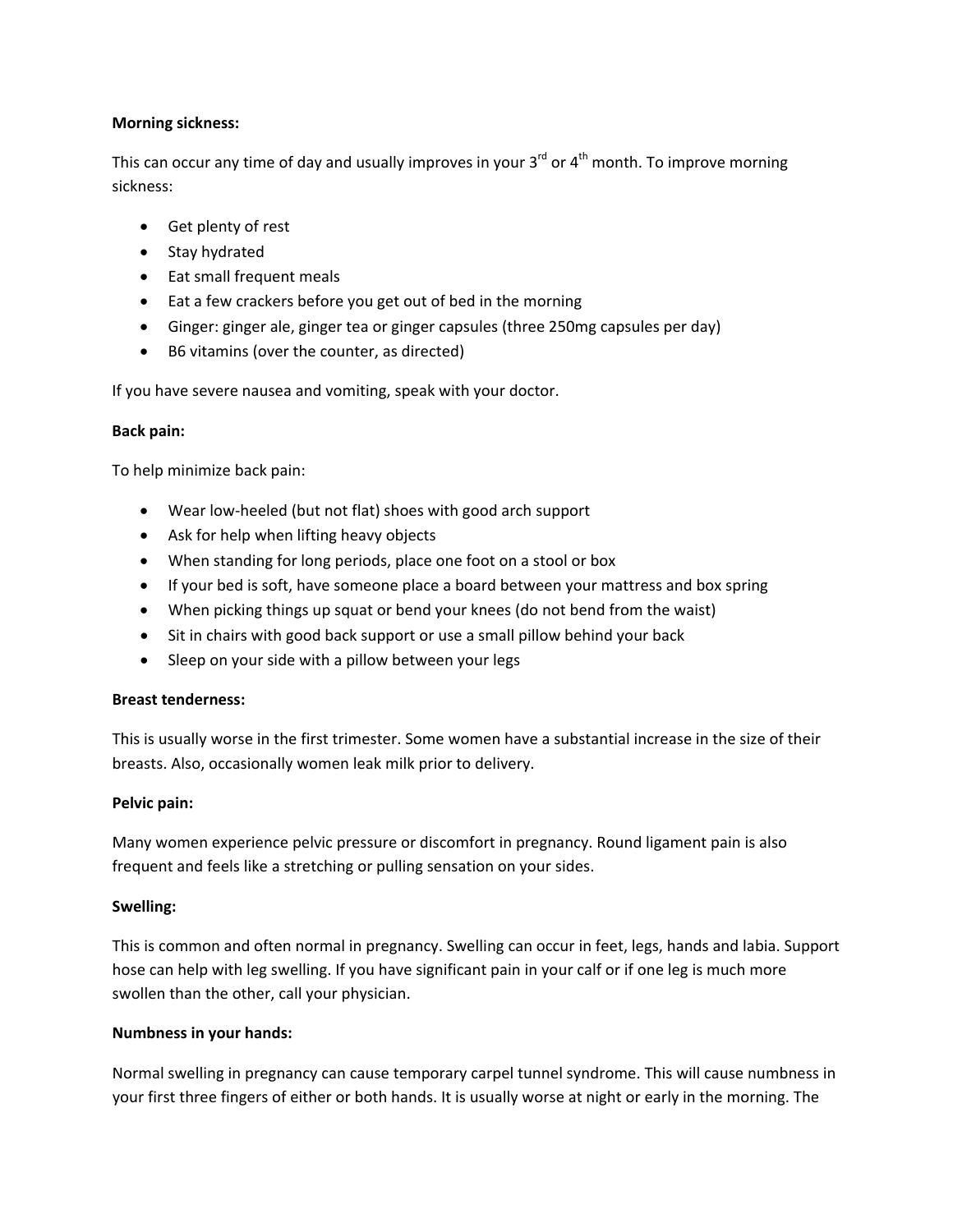best treatment is wearing soft wrist splints while you sleep. These can be purchased at any pharmacy. The numbness usually resolves after delivery.

### **Nasal congestion:**

You can try breathing strips at night if this is bothersome.

## **Nose bleeds:**

Place Vaseline in each nostril at night and use a humidifier.

### **Bleeding gums:**

Use a soft toothbrush and brush teeth gently.

### **Heartburn:**

Many changes in pregnancy contribute to heartburn. Avoid lying down within 2 hours of eating. Avoid spicy foods, caffeine, carbonated beverages and acidic foods (citrus, tomatoes). You may take over the counter medications (see list) or discuss a prescription with your doctor.

### **Headaches:**

Women who are prone to headaches often have headaches in the first trimester. You should drink plenty of water and consult the list provided for over the counter medications. If you have new or persistent headaches, especially later in your pregnancy, or if you have vision changes, please call your doctor.

## **Vaginal discharge:**

Discharge is increased as a normal part of pregnancy. Call your physician if you have itching or your discharge has a foul odor.

## **Constipation:**

This is due to hormones in pregnancy, iron in your prenatal vitamin, and your baby occupying space in your abdomen. Increase your water intake and eat a diet high in fiber to improve constipation. Check your medication list for over the counter options.

## **Hemorrhoids:**

Take measures to avoid constipation and straining (see above). Cold compresses, Tucks pads and Preparation H may be used.

## **Bleeding in pregnancy**

Bleeding can occur any time in pregnancy and has many causes. Sometimes bleeding is concerning and sometimes it is a normal side effect of pregnancy. Light bleeding or spotting can be common in the first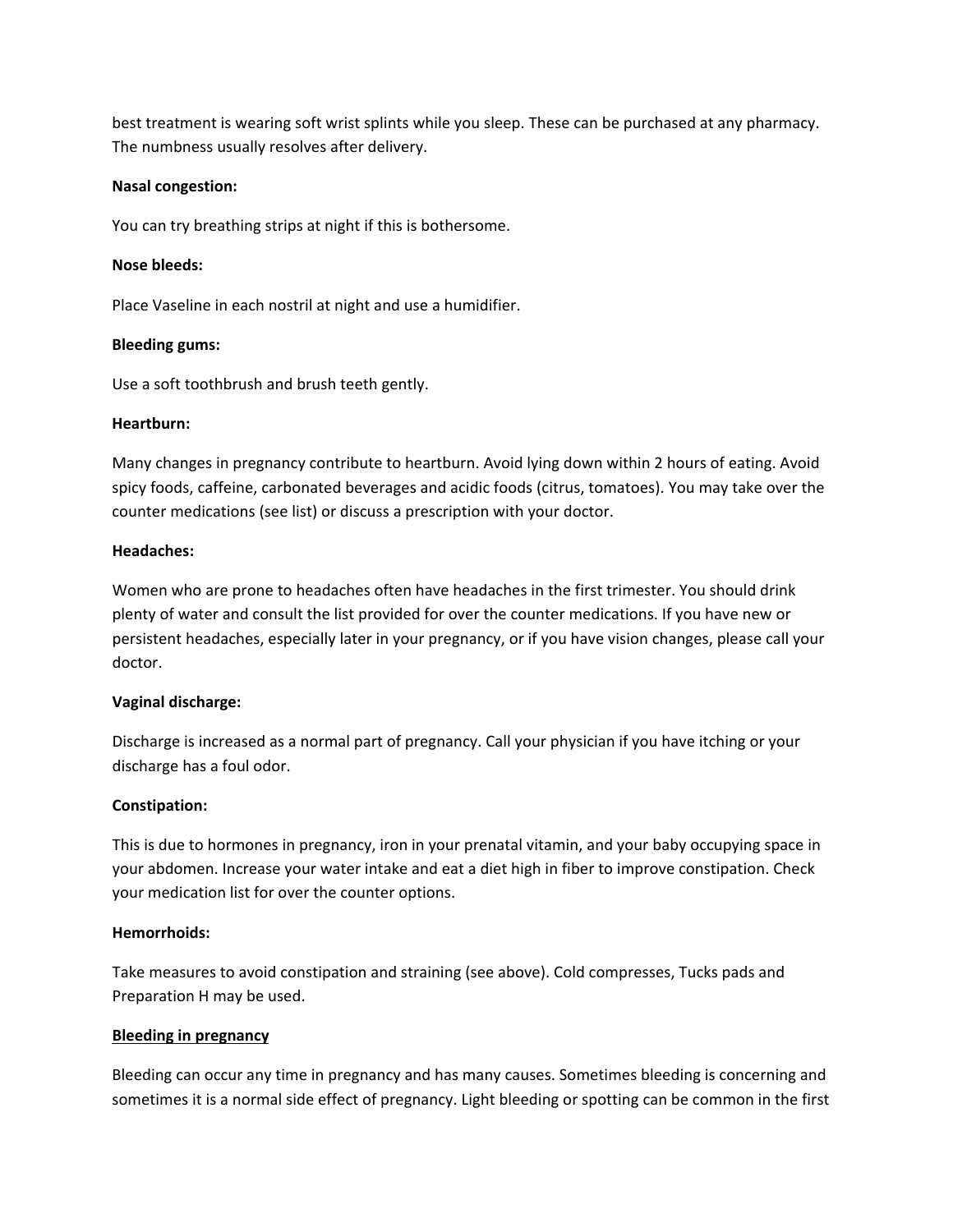trimester and should resolve in 1‐2 days. Spotting from the cervix is common, especially after intercourse. Signs of miscarriage include heavy bleeding, intense cramping or passage of tissue. If you experience these signs, you should call your doctor.

Bleeding later in pregnancy can be caused by a problem with your placenta which is usually detected by ultrasound. Labor can also cause some bleeding. If it is more than a month before your due date and you are having contractions, you should call your doctor. Also, if at any time you have heavy bleeding you should call your doctor.

# **Nutrition in pregnancy**

You should avoid alcohol, cigarettes and illegal drugs in pregnancy because they are harmful to your growing baby. Take a prenatal vitamin daily. If you have difficulty swallowing your vitamin or it causes significant nausea, speak to your physician for alternatives.

It is important to maintain a healthy diet during your pregnancy. Increase your intake of fruits and vegetables and limit foods that are fatty, fried or high in sugar. If you would like additional help planning a balanced diet, please visit [www.choosmyplate.gov](http://www.choosmyplate.gov/)

Things you should limit or avoid:

- Avoid raw meat or seafood including raw sushi (cooked sushi is safe)
- Avoid undercooked eggs
- Avoid unpasteurized "raw" milk or cheese made with unpasteurized milk
- Avoid eating shark, swordfish, king mackerel or tile fish. Limit Albacore Tuna to one small can per week
- Hot dogs and deli meat should be heated until steaming hot
- Limit caffeine to less than 200mg per day (12-ounce cup of coffee)

# **Weight gain**

The recommended weight gain depends on your health and body mass index prior to pregnancy. If you were normal weight before pregnancy, you should gain between 25 and 35 pounds during your pregnancy. You should increase your calorie intake by approximately 300 calories per day. You should gain more weight if you were under weight prior to pregnancy. If you are overweight, you should gain less. Please discuss specifics with your physician.

It is important to maintain a normal weight during pregnancy. Being overweight increases your risk of several pregnancy problems. These problems include gestational diabetes, high blood pressure, preeclampsia, preterm birth and cesarean delivery. Babies born to overweight mothers are at increased risk of birth defects, macrosomia (very large baby), birth injury and childhood obesity.

# **Exercise**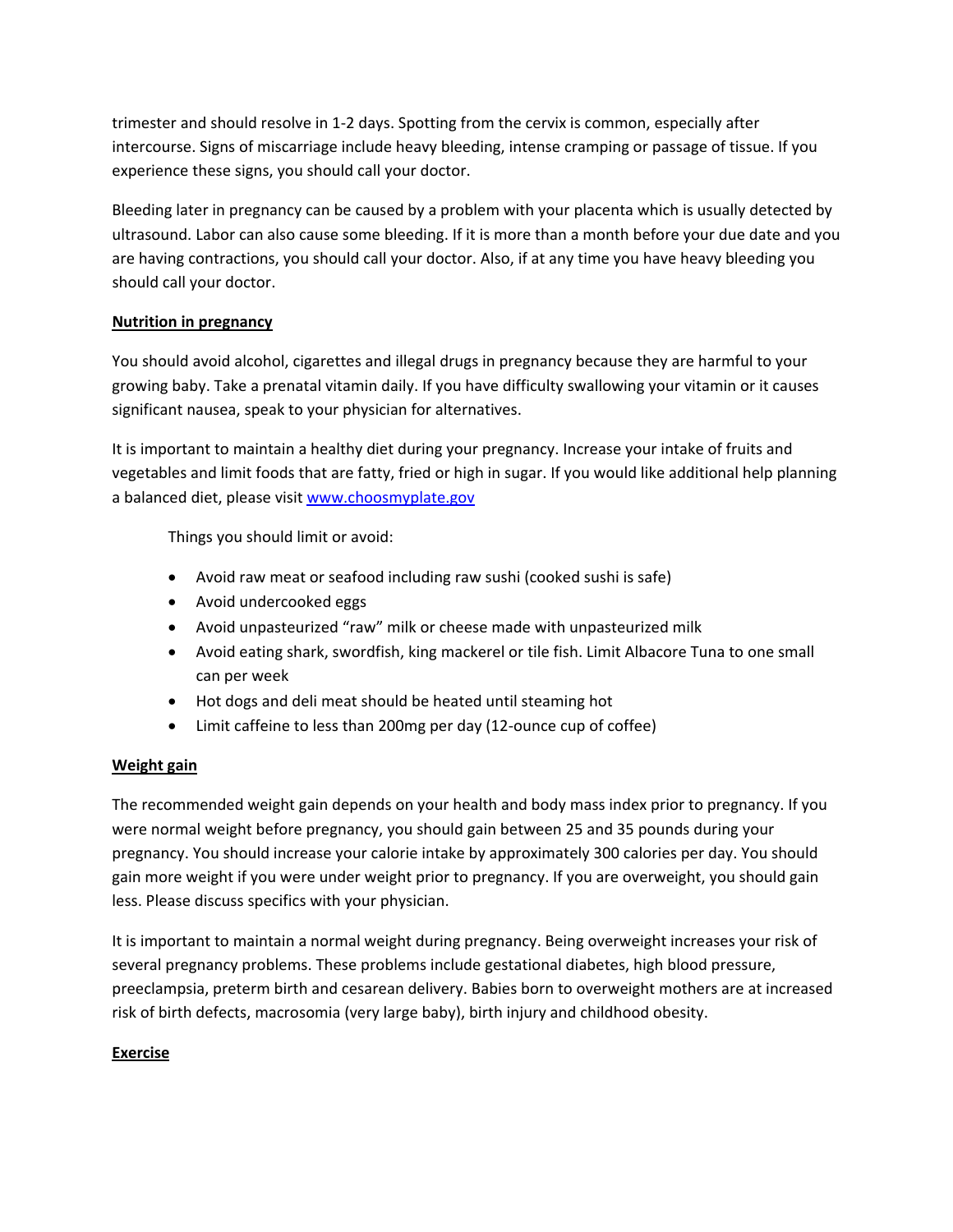Exercise is very beneficial in pregnancy. Try to get at least 30 minutes of exercise per day. Regular exercise:

- Reduces backaches, constipation, bloating and swelling
- May help prevent or treat gestational diabetes
- Increase your energy, mood and posture
- Promotes muscle tone, strength and endurance
- Improves sleep

The hormones produced during pregnancy cause the ligaments that support your joints to become relaxed. This makes you more prone to injury. The extra weight in front of your body shifts your center of gravity making you more prone to fall.

Exercises that are safe include:

• Walking, swimming, cycling, aerobics, elliptical and running (if you were a runner prior to pregnancy)

# Exercises to AVOID:

- Activities with a high risk of falling (gymnastics, skiing, horseback riding, etc)
- Contact sports (hockey, basketball, soccer, etc)
- Do NOT scuba dive in pregnancy

Make sure you are well hydrated and do not get overheated. Stop exercising if you have chest pain, shortness of breath, muscle weakness, contractions, calf pain or swelling or decreased fetal movement.

## **Travel**

The best time to travel is during the middle of your pregnancy (14‐28 weeks). It will become increasingly uncomfortable to travel the further you are in your pregnancy. Avoid travel after 36 weeks (the last month of pregnancy). The office can provide you with a copy of your prenatal record to take on your trip in case of emergency.

When traveling by car: limit car rides to 5 or 6 hours per day. Make frequent stops to walk and stretch your legs. This will help prevent blood clots. Wear your seat belt at all times in the car.

When traveling by air: check with your particular airline for restrictions or requirements for pregnant women. If possible, book an aisle seat so you can easily get up. Walk up and down the aisle every 1‐2 hours if you have a long flight. Always wear your seat belt when seated.

## **Dental care**

Good oral hygiene is important in pregnancy. If you visit the dentist during your pregnancy, let them know you are pregnant. X-rays should be performed with an abdominal shield to protect your baby.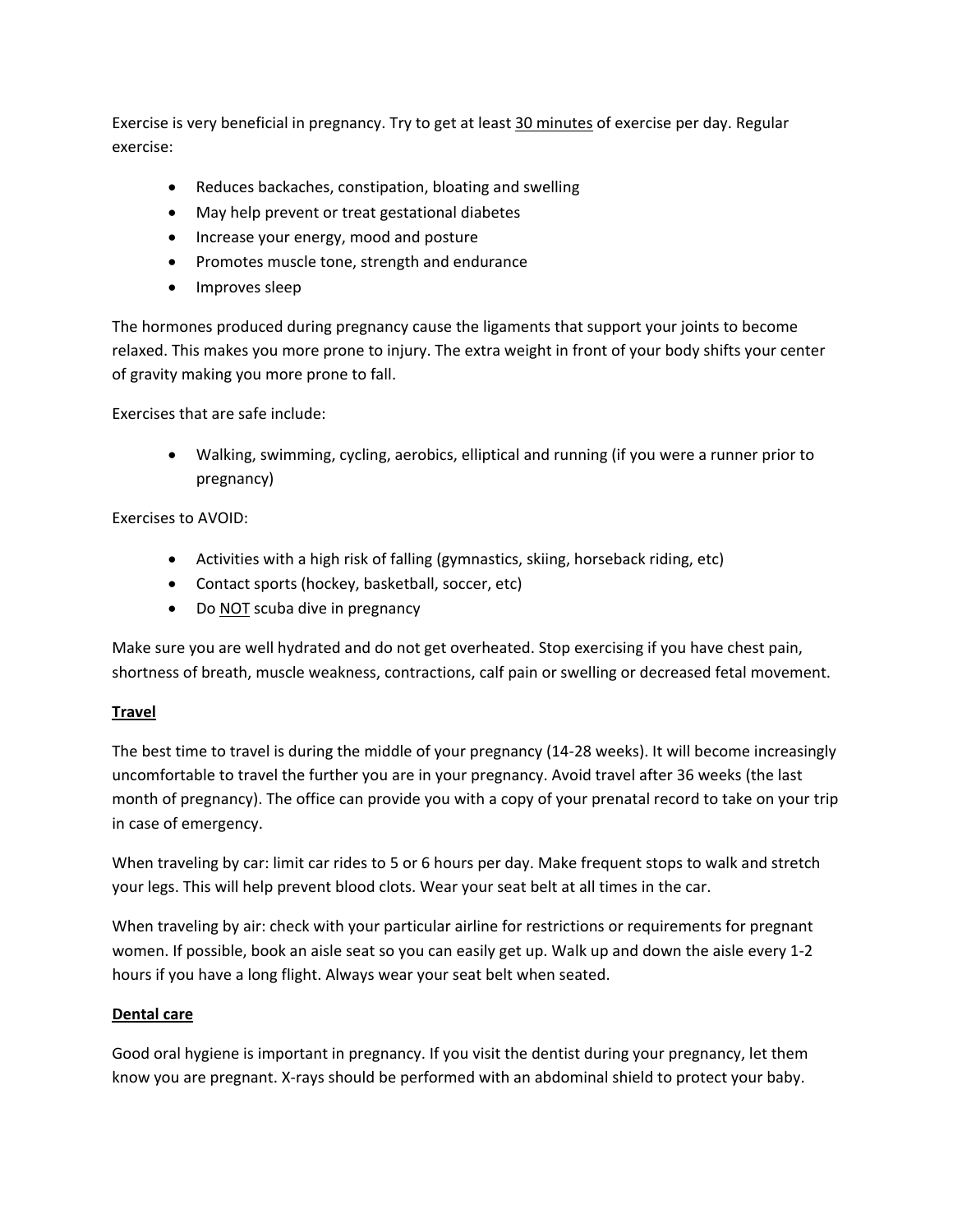Local anesthesia is safe however you should avoid inhaled medication if possible. The front desk at our office can provide you with a note for your dentist before your visit.

# **Questions and Concerns**

If you have routine questions, it is helpful to write them down and bring them to your appointments. This ensures all your questions are answered and any concerns are discussed.

If you have a question that needs to be addressed in between appointments, please call the office (793‐ 2229) Monday‐Thursday from 8am‐4:30pm and Friday from 8am‐11:30am.

If you have an urgent question or concern, you can call the office number and the answering service will page the on-call doctor. Alternatively, you can call labor and delivery at the Healthplex hospital (515-3500) and speak with a nurse.

If you have an emergency, please go directly to the emergency room or dial 911.

# **Approved Over the Counter Medications for Pregnant Women**

The following over-the-counter medications may be taken safely during pregnancy. Please remember that "non‐drug" treatment should be attempted first, if no relief, you may use the following guidelines:

## **Cold or Sinus problems**

- Tylenol products (1‐2 every four hours)
- Sudafed
- Actifed
- Robitussin DM
- Benadryl
- Tylenol Cold and Sinus
- Claritin
- Claritin D
- Alavert
- Mucinex

## **Heartburn**

- Riopan Plus (or any low sodium antacid)
- Maalox
- Tums (do not take with prenatal vitamin, the calcium prevents absorption of iron)
- Mylanta
- Pepcid Complete
- Zantac
- Prilosec OTC